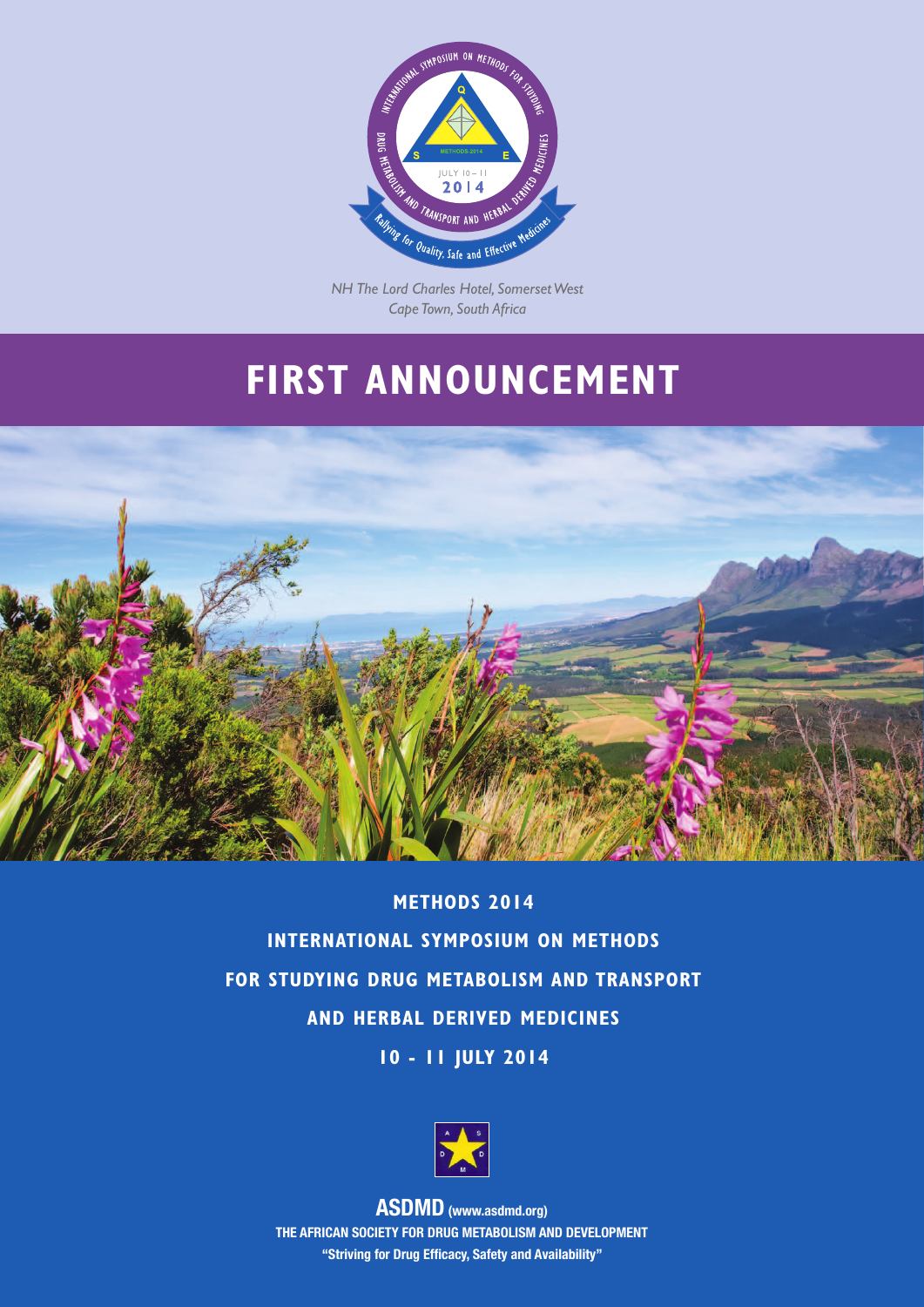

#### ORGANISING COMMITTEE

Chair: Prof A Walubo Vice/Tr: Dr JB du Plessis Secretary: Ms MR Lekhooa Liaison: Mrs Z Bekker Logistics: Ms R van Wyk Member: Ms EM Binyane Member: Mrs R Baleni

#### INTERNATIONAL **MODERATORS**

Prof G Tucker UK Prof O Pelkonen, Finland Prof K Chan, Australia

#### THE INTERNATIONAL SCIENTIFIC COMMITTEE

*Development of Herbal Derived Medicines*

Prof C O Adewunm, Nigeria Prof A Afolayan, South Africa Prof Lu Aiping, China Prof R Bauer, Austria Prof A R Bilia, Italy Prof D Birkket, Australia Prof K Chan, Australia Prof D Diallo, Mali Prof V Schini-Kerth, France Prof T Efferth, Germany Prof K Eloff, South Africa Prof E Ette, USA Prof KS Gamaniel, Nigeria Prof | Kapitulnik, Israel Prof Z Lin, China Prof RYK Man, Hong Kong Prof C Masimirembwa, Zimbabwe Dr GM Matsabisa, South Africa Prof P Mukherjee, India Prof C Obua, Uganda Prof Y Ohizumi, Japan Prof O Pelkonen, Finland Prof M Schwab, Germany Prof C Wambebe, Nigeria Prof A Walubo, South Africa Prof Y Zhang, China

# INVITATION

#### Dear Colleagues,

On behalf of the Organising Committee, it is my pleasure to invite you to participate in this International Symposium on Methods for Studying Drug Metabolism and Transport and Herbal Derived Medicines (Methods 2014) to be held at NH The Lord Charles Hotel, Somerset West, Cape Town in South Africa, from 10-11 July 2014. The theme of the symposium will be "Rallying for Safe and Effective Medicines".

We are blessed to host this symposium in order to facilitate free interaction between senior and junior scientists so that they share their experiences in a collegial atmosphere with the overall aim of building capacity by skills transfer. We also hope that this will be an opportunity to make important resolutions on our future as a group, and as individuals.

The symposium will enable scientists to engage in deep introspection on the recent developments in the field of drug metabolism and transport, and their implications for drug safety and efficacy, as well as to deliberate on the best practices and techniques for translation of research on herbal derived products into safe and effective medicines. As such, the Organising Committee has assembled an outstanding programme which features internationally recognised experts who are at the forefront of their respective research areas.

The symposium will be run in two parallel tracks interspersed with plenary lectures. Track 1 will cover recent advances in drug metabolism for predicting drug safety and efficacy using innovative *in vitro* and *in vivo* techniques, as well as an appraisal of the advances and impact of humanised animal models (or tissue engineering) on drug safety and efficacy. It will also nurture participants into a better understanding of drug transporters, i.e., their function and clinical importance, after which it will illuminate on the methods used to predict transporter-mediated drug interactions in the intestine, liver, kidneys and the brain, and their clinical application. Track 2 will be a forum for promoting development of safe and effective medicines from herbal resources by deliberating on the appropriate quality practices in research and development of herbal derived medicines; methods for their chemical evaluation and finger printing; and guidelines for their pre-clinical and clinical testing for safety and efficacy against endemic diseases such as tuberculosis, malaria, HIV, and diabetes mellitus. Production of herbal derived medicines has been hampered by lack of knowledge on acceptable regulatory scientific practices and/or methods.

Participants will be given a chance to present their research reports in poster format. Therefore, abstracts on any aspect of the subject will be welcome. Also during this symposium, at the general meeting of the African Society for Drug Metabolism and Development (ASDMD), we shall witness the inauguration of more professional scientists as distinguished PSE or PSO members.

Come and enjoy Cape Town, known as the "Mother City" and gateway to the beautiful sites of South Africa. We hope that this will be a memorable meeting and look forward to welcoming you to Cape Town.

Yours sincerely,

Prof Andrew Walubo Symposium CHAIR

#### THE INTERNATIONAL SCIENTIFIC COMMITTEE *Drug Metabolism and Transport*

Prof D Birkket, Australia Prof K Brøsen, Denmark Prof OO Bolaji, Nigeria Prof I Cascorbi, Germany Prof K Chan, Australia Prof C Obua, Uganda Prof A Daly, UK Dr C Dandara, South Africa Prof E Ette, USA

Prof A Guantai, Kenya Prof M Iscan, Turkey Prof J Kapitulnik, Israel Prof S B Kombian, Kuwait Prof S Leeder, USA Prof C Masimirembwa, Zimbabwe Prof | Miners, Australia Dr CK Mondo, Uganda Prof O Pelkonen, Finland

Prof A Rettie, USA Prof A Rostami-Hochaghan, UK Prof E Sanchez Pozzi, Argentina Prof M Schwab, Germany Prof H Suzuki, Japan Prof G Tucker, UK Prof P Waako, Uganda Prof A Walubo, South Africa Prof G Wang, China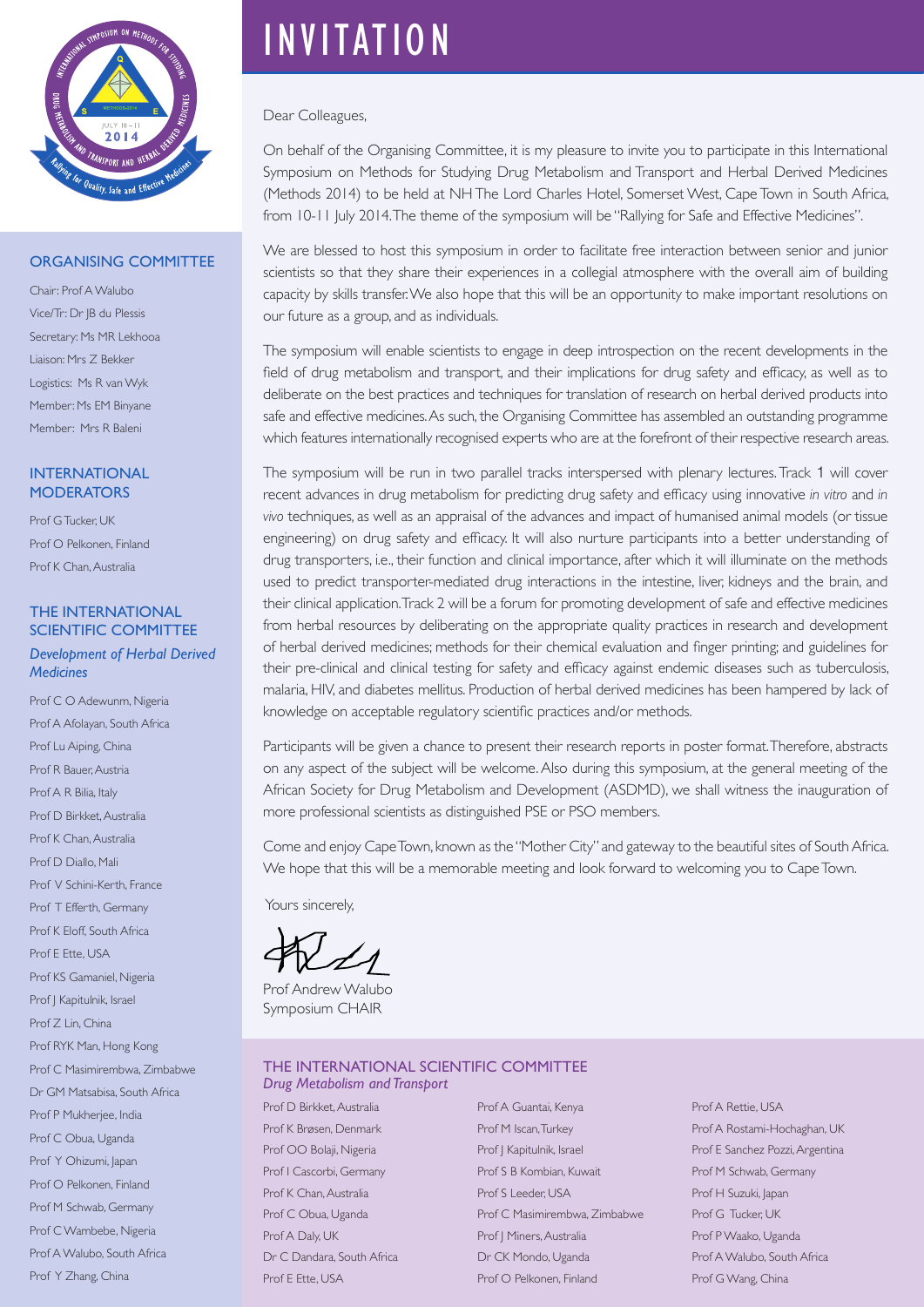

**INTERNATIONAL SYMPOSIUM ON METHODS FOR STUDYING DRUG METABOLISM AND TRANSPORT AND HERBAL DERIVED MEDICINES JULY 10 -11, 2014**

## **PROVISIONAL PROGRAMME**

| DAY I: THURSDAY, 10 JULY 2014 |                                                                                                                                                   |                                                                                                                     |
|-------------------------------|---------------------------------------------------------------------------------------------------------------------------------------------------|---------------------------------------------------------------------------------------------------------------------|
| <b>TIME</b>                   | <b>TRACK I</b><br><b>Predicting Drug Safety and Efficacy</b><br>(Metabolism & Transport)                                                          | <b>TRACK 2</b><br><b>Promoting Safe and Effective Herbal Derived</b><br><b>Medicines (Herbal Derived Medicines)</b> |
| 7:30                          | Registration starts                                                                                                                               |                                                                                                                     |
|                               | <b>PLENARY I</b>                                                                                                                                  |                                                                                                                     |
| 8:00                          | The Clinical Significance of Drug Metabolism and Transport                                                                                        |                                                                                                                     |
|                               | <b>Session I: In Vitro Assessment of Metabolic</b><br><b>Clearance and In Vitro-In Vivo Extrapolation</b>                                         | <b>Session I: Development and evaluation of</b><br>herbal derived medicines                                         |
| 8:30                          | Use of microsomes, hepatocytes and recombinant enzymes<br>to assess the metabolic clearance of drugs                                              | Challenges with development of herbal derived<br>medicines                                                          |
| 9:00                          | Use of humanised mice to predict human drug metabolism                                                                                            | Analytical and quality issues of herbal derived medicines                                                           |
| 9:30                          | In vitro-in vivo extrapolation of metabolic clearance                                                                                             | Pre-clinical testing of herbal derived medicines                                                                    |
| 10:00                         | <b>Tea Break</b>                                                                                                                                  |                                                                                                                     |
|                               | <b>Session II: In Vitro Assessment of Transport</b><br><b>Clearance and In Vitro-In Vivo Extrapolation</b>                                        | <b>Session II: Development and evaluation of</b><br>herbal derived medicines                                        |
| 10:30                         | Use of hepatocytes and other cell lines to assess the<br>transport clearance of drugs                                                             | Requirements in the design of clinical trials for herbal<br>derived medicines                                       |
| 11:00                         | Use of humanised mice to predict human drug transport                                                                                             | Omics techniques in R & D of herbal derived medicines                                                               |
| 11:30                         | In vitro-in vivo extrapolation of metabolic clearance                                                                                             | Network systems pharmacology - a new paradigm for<br>herbal derived medicines                                       |
| 12:00                         | Poster session                                                                                                                                    |                                                                                                                     |
| 13:00                         | Lunch                                                                                                                                             |                                                                                                                     |
|                               | <b>Session III: In Vitro Assessment of Enzyme and</b><br><b>Transporter Inhibition and Induction and In</b><br><b>Vitro-In Vivo Extrapolation</b> | <b>Session III: Regulation of herbal derived</b><br>medicines                                                       |
| 14:00                         | Use of microsomes, hepatocytes and recombinant enzymes                                                                                            | Regulation of herbal derived medicines in developed<br>and developing countries                                     |
| 14:30                         | Use of transgenic animals                                                                                                                         | Guide to quality control of herbal derived medicines on<br>the market                                               |
| 15:00                         | In vitro-in vivo extrapolation for predicting DDIs                                                                                                | Herbals versus botanicals: similarities and differences                                                             |
| 15:30                         | <b>Tea Break</b>                                                                                                                                  |                                                                                                                     |
|                               | <b>PLENARY 2</b>                                                                                                                                  |                                                                                                                     |
| 16:00                         | Drug Metabolising Enzymes, Drug Transporters and Herbal Medicines                                                                                 |                                                                                                                     |
|                               | <b>Session IV: The Design of ADMET Studies of</b><br><b>Herbal Medicines</b>                                                                      |                                                                                                                     |
| 16:30                         | Methods for screening herbal medicines for interactions<br>with drug metabolising enzymes                                                         |                                                                                                                     |
| 17:00                         | Methods for screening herbal medicines for interactions<br>with drug transporters                                                                 |                                                                                                                     |
| 17:30                         | Evaluation of the ADMET properties of herbal medicines in<br>humans: Challenges and Strategies                                                    |                                                                                                                     |
| 18:00 - 18:30                 | Annual General Meeting: African Society for Drug Metabolism and Development (ASDMD)                                                               |                                                                                                                     |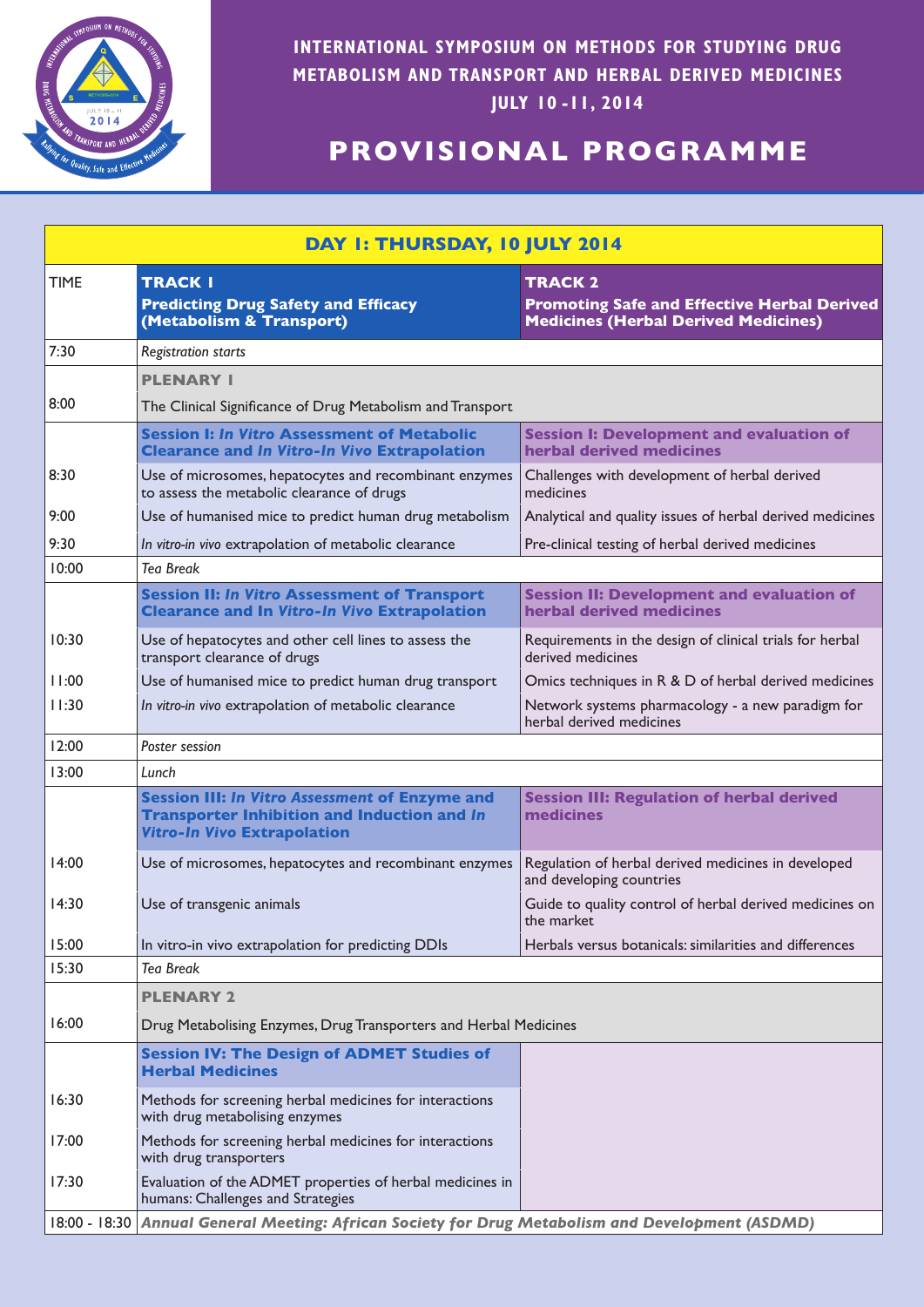

**INTERNATIONAL SYMPOSIUM ON METHODS FOR STUDYING DRUG METABOLISM AND TRANSPORT AND HERBAL DERIVED MEDICINES JULY 10 -11, 2014**

## **PROVISIONAL PROGRAMME**

| DAY 2: FRIDAY, II JULY 2014 |                                                                                                                           |  |
|-----------------------------|---------------------------------------------------------------------------------------------------------------------------|--|
| <b>TIME</b>                 | <b>TRACKS I &amp; 2 COMBINED</b><br><b>Topics of Common Interest</b>                                                      |  |
| 7:30                        | <b>Registration starts</b>                                                                                                |  |
|                             | <b>Session V: Prediction of 'First Dose in Humans'</b>                                                                    |  |
| 8:00                        | Use of inter-species scaling (allometry)                                                                                  |  |
| 8:30                        | Use of Physiologically- Based Pharmacokinetic (PBPK) models                                                               |  |
| 9:00                        | <b>Regulatory Guidelines</b>                                                                                              |  |
| 9:30                        | <b>Tea Break</b>                                                                                                          |  |
|                             | <b>PLENARY 3</b>                                                                                                          |  |
| 10:00                       | The Clinical Significance of Genetic Variation in Drug Metabolism and Transport                                           |  |
|                             | <b>Session VI: Pharmacogenetics and Pharmacogenomics</b>                                                                  |  |
| 10:30                       | Susceptibility to adverse drug reactions: relevance of polymorphisms affecting drug disposition                           |  |
| 11:00                       | Epigenetic variation in drug disposition                                                                                  |  |
| 11:30                       | Regulatory aspects                                                                                                        |  |
| 12:00                       | Poster session                                                                                                            |  |
| 13:00                       | Lunch                                                                                                                     |  |
|                             | Session VII: Assessment of Pharmacokinetics/Pharmacdynamics in Different Racial Groups<br>and Special Patient Populations |  |
| 14:00                       | Pharmacokinetics and Pharmacodynamics in Paediatrics: Challenges for PBPK Modelling                                       |  |
| 14:30                       | Population PK-PD and pharmacometrics                                                                                      |  |
| 15:00                       | PBPK modelling, including pregnancy and paediatrics                                                                       |  |
| 15:30                       | <b>Tea Break</b>                                                                                                          |  |
| 16:00                       | <b>PLENARY 4</b>                                                                                                          |  |
|                             | Can Systems Biology be applied to Elucidate How Traditional Medicines Work?                                               |  |
|                             | <b>Session VIII: Innovative Methods for Early Screening of ADMET Properties</b>                                           |  |
| 16:30                       | In silico methods for selecting drug candidates with favourable ADMET properties                                          |  |
| 17:00                       | Microdosing                                                                                                               |  |
| 17:30                       | Nanomedicine                                                                                                              |  |
| 18:00 - 18:30               | Closing                                                                                                                   |  |

## **GOLD SPONSOR**

UNIVERSITY OF THE **FREE STATE** UNIVERSITEIT VAN DIE **VRYSTAAT** YUNIVESITHI YA **FREISTATA**